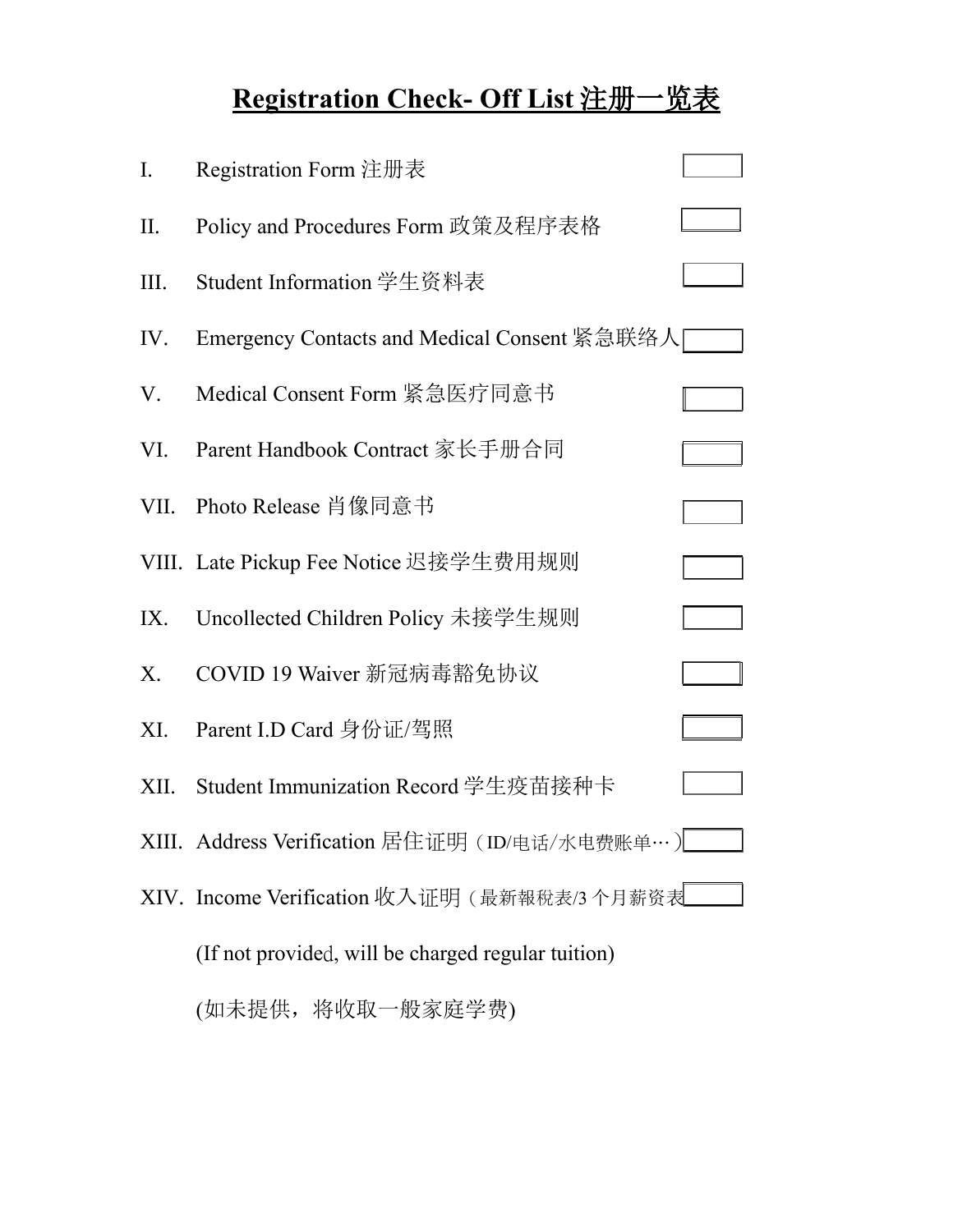### **PARENT REGISTRATION FORM** 收录表

| 1) Last Name 姓                                                                                                                                                                                                                                                                                                                                                                                                                  |              | First Name 名         |                                 |  |                                                                                                                                                                                                                      |
|---------------------------------------------------------------------------------------------------------------------------------------------------------------------------------------------------------------------------------------------------------------------------------------------------------------------------------------------------------------------------------------------------------------------------------|--------------|----------------------|---------------------------------|--|----------------------------------------------------------------------------------------------------------------------------------------------------------------------------------------------------------------------|
| Address 地                                                                                                                                                                                                                                                                                                                                                                                                                       |              |                      | City 城市                         |  | Zip Code 邮编                                                                                                                                                                                                          |
| Phone Number 电话:                                                                                                                                                                                                                                                                                                                                                                                                                |              |                      |                                 |  |                                                                                                                                                                                                                      |
| No. of Years in U.S.在美国多久   Birth Place 或出生地                                                                                                                                                                                                                                                                                                                                                                                    |              |                      |                                 |  |                                                                                                                                                                                                                      |
| Primary Language 母语                                                                                                                                                                                                                                                                                                                                                                                                             |              |                      |                                 |  |                                                                                                                                                                                                                      |
|                                                                                                                                                                                                                                                                                                                                                                                                                                 |              |                      |                                 |  | Educational Level 教育水準:   0-8 Grades 年級   9-12 Grades 年級   High School or GED 高中畢業   College 大專以上學歷                                                                                                                  |
| Military Status 軍事地位:       Veteran 軍人       Active Military 現役軍人       Not a Veteran 不是軍人                                                                                                                                                                                                                                                                                                                                      |              |                      |                                 |  |                                                                                                                                                                                                                      |
|                                                                                                                                                                                                                                                                                                                                                                                                                                 |              |                      |                                 |  | Work Status 工作狀態:     Full Time 全職     Part Time 半職    Seasonal 季節性工作人員   Unemployed 無職業   Retired 退休                                                                                                                |
| Disability Status 身體健康狀況:     Disabled 有殘疾     Not Disabled 無殘                                                                                                                                                                                                                                                                                                                                                                  |              |                      |                                 |  |                                                                                                                                                                                                                      |
| Racial Background 种族背景<br>Single Categories 单一族类:<br>American Indian/Alaska Native 印第安或阿拉斯加土著<br>Asian 亚裔<br>Black/African American 非洲裔美国人<br>Native Hawaiian/ Other Pacific Islander 夏威夷或其他太平洋岛民<br> White 白人<br><b>Ethnic Background 族裔背景:</b><br>NOT Hispanic/Spanish/Latino 非西班牙/拉丁语裔<br>Mexican/Mexican American/Chicano 墨西哥裔/美国裔的墨西哥人/拉丁美洲裔<br>Puerto Rican 波多黎各<br>Cuban 古巴<br>Other Hispanic/Spanish/Latino 其他西班牙裔/拉丁语裔 |              |                      |                                 |  | Housing 住房供给:<br>lOwn 买房<br>Rent 租房<br>Health Insurance 健康保险:<br>No 没有<br>Yes 有<br><b>Insurance Name 保險名稱:</b><br><b>Policy and Procedures Provided</b><br>(see next page)<br>附上服务政策及程序 (见下一页):<br>$Y$ es 有<br>No 没有 |
| <b>Family Members</b>                                                                                                                                                                                                                                                                                                                                                                                                           | Relationship | <b>Date of Birth</b> | <b>Monthly Amount of Income</b> |  | <b>Source of Verification</b>                                                                                                                                                                                        |
|                                                                                                                                                                                                                                                                                                                                                                                                                                 |              |                      |                                 |  |                                                                                                                                                                                                                      |
|                                                                                                                                                                                                                                                                                                                                                                                                                                 |              |                      |                                 |  |                                                                                                                                                                                                                      |
|                                                                                                                                                                                                                                                                                                                                                                                                                                 |              |                      |                                 |  |                                                                                                                                                                                                                      |
|                                                                                                                                                                                                                                                                                                                                                                                                                                 |              |                      |                                 |  |                                                                                                                                                                                                                      |
|                                                                                                                                                                                                                                                                                                                                                                                                                                 |              |                      |                                 |  |                                                                                                                                                                                                                      |
| <b>Total Household</b><br>Income:                                                                                                                                                                                                                                                                                                                                                                                               |              |                      |                                 |  |                                                                                                                                                                                                                      |
|                                                                                                                                                                                                                                                                                                                                                                                                                                 |              |                      |                                 |  |                                                                                                                                                                                                                      |

 **Client Signature/**签字**: Date** 日期: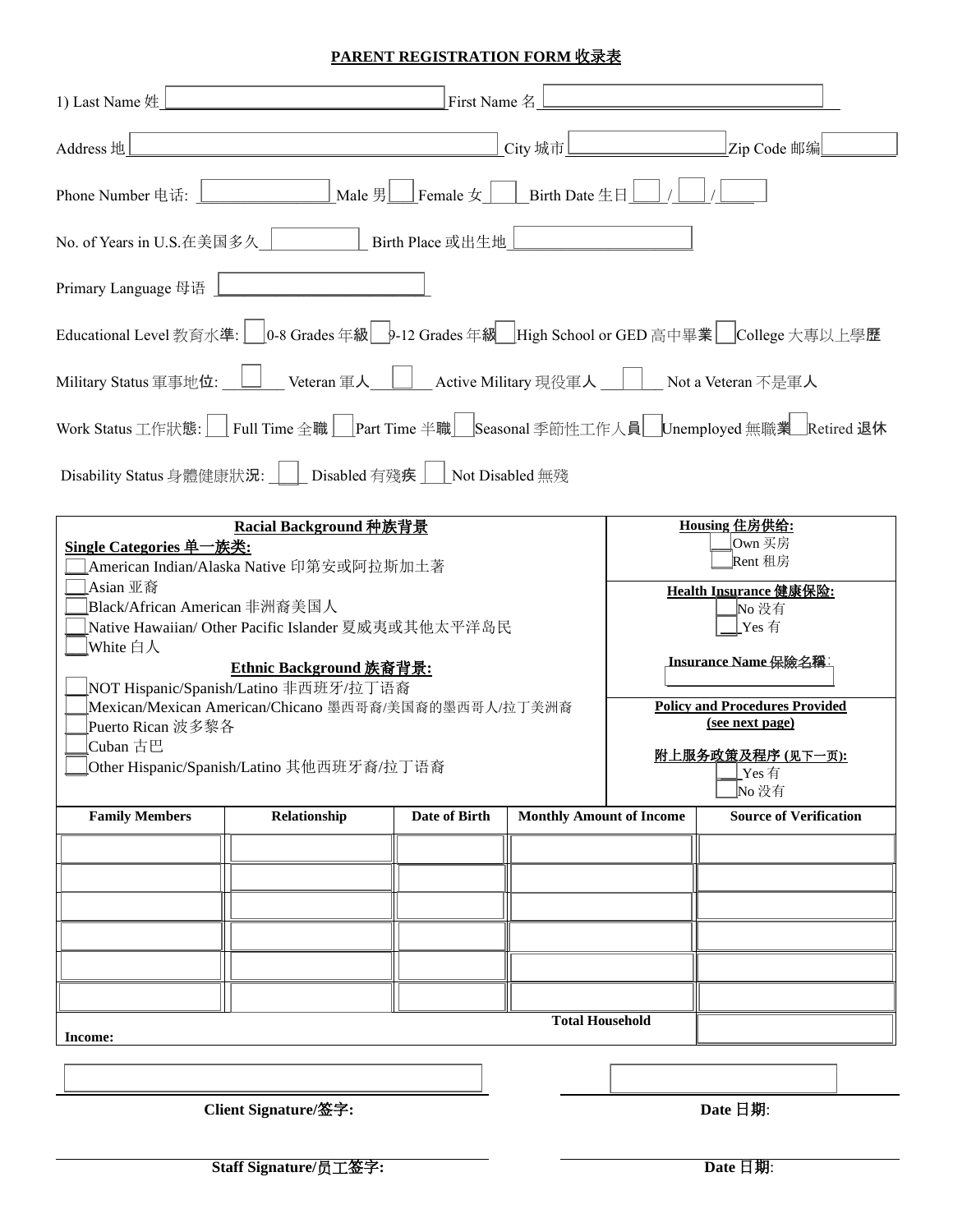### **Asian Youth Center** 亚裔青少年中心

### **Policy and Procedure in Services** 服务政策及程序

Asian Youth Center Provides individual and family services via the funding of the County of Los Angeles to participants who qualify for the following two criteria: (1) Residents of the Fifth Supervisorial District (please refer to the map of the Fifth Supervisorial District) and (2) Household income qualifies for the Federal poverty guidelines set by the County of Los Angeles. The qualifications will be informed and explained at the intake and the participants agree to provide the above resident and income proof at the intake or the following session. The participants also agree to comply with the agency's policies on child abuse report and the contract for counseling services, which will be informed and signed at the intake.

在洛杉矶县社区服务补助的赞助下,亚裔青少年中心为满足以下条件的个人及家庭提供服務:

-居住在第五监管区内(请查看地图,第五监管区)

-家庭收入满足社区服务补助的贫困标准

具体标准将在招收时告知,同意在招收时及每年呈交居住及收入证明。亦同意报告任何子女虐待、辅导合同方面的政策。这些方面的政策,将在招收时被告知并签署同意书。

#### **Nondiscrimination Policy in Services:**

The Asian Youth Center does not discriminate in the provision of this services based on an individual's race, color, religion, sex, sexual preference, National origin, age, handicap or any other classification.

#### 无歧视政策:

亚裔青少年中心在提供服务时不会出现任何歧视,无论种族、肤色、信仰、性别、性取向、国籍、年龄、残疾或其他类别。

| <u> Grievance Procedure:</u>                                                   |                                                                                   |  |  |
|--------------------------------------------------------------------------------|-----------------------------------------------------------------------------------|--|--|
| I. Step One-Supervisor Level                                                   | III. Step Three – Appeal to the Board of Directors:                               |  |  |
| A client with grievance or complaint which cannot be resolved with the Asian   | Any person whose grievance has been denied by the Executive Director under        |  |  |
| Youth Center employee with whom he/she has a complaint should file a           | step two may appeal the decision to the Board of Directors. Within 10days of      |  |  |
| grievance or complaint with the related Program Coordinator or the Director of | the decision, the grievant shall submit a written request for an appeal to the    |  |  |
| Education in person, by telephone or in a written report within 30 days of the | President of the Board of Directors.                                              |  |  |
| alleged incident.                                                              | A. The appeal hearing shall be held at the next regular Board meeting unless the  |  |  |
| 申诉程序:                                                                          | President calls a special meeting for this purpose at an earlier date which is    |  |  |
| I. 步骤 一 负责人层面                                                                  | amenable to all parties.                                                          |  |  |
| 任何对亚裔青少年中心员工的申诉或投诉, 如未能得到亚裔青                                                   | B. The grievant and the Executive Director shall provide pertinent documents to   |  |  |
| 少年中心解决, 投诉人可以在 30 天内, 向项目协调人或負責人                                               | the Board of Director at least 5 days in advance of the hearing.                  |  |  |
| 当面、打电话或书面递交申诉或投诉。                                                              | C. The Board President shall provide a written decision of the step three hearing |  |  |
| A. The grievance should include the following:                                 | to the grievant and the Executive Director within 10 days of the hearing.         |  |  |
| 1. Name, address and phone number of the grievant and service sought.          | D. The grievant will be informed regarding step four if necessary.                |  |  |
| 2. Description of the grievance and supporting documentation, name             | III. 步骤三 - 向董事长上诉:                                                                |  |  |
| of involved person and other relevant information.                             | 如果申诉被执行长拒绝,申诉人可以在 10 天内,书面申请上诉董事会。                                                |  |  |
| A.申诉需要包括以下信息:                                                                  | A. 董事会主席可以在下次董事局常规会议上举办听证会, 或在董事会之                                                |  |  |
| 1. 申诉人姓名、地址、电话号码及寻求的服务。                                                        | 前召开一个特别会议。                                                                        |  |  |
| 2. 对申诉的描述及证明材料, 涉及人姓名及其他相关信息。                                                  | B. 申诉人及执行长, 至少要在听证会的前 5 天向董事会递交相关文件。                                              |  |  |
| B. Upon receipt of the grievance, the Program Coordinator or the               | C. 在听证会结束的 10 天内,董事会主席需要提供一份书面决定。                                                 |  |  |
| Director of Education shall:                                                   | D. 如果需要, 告知申诉人步骤四。                                                                |  |  |
| 1. Meet with and respond to the grievant within 10days to either               | IV. Step Four – Appeal to the Funding Source:                                     |  |  |
| uphold the grievance, or deny the grievance                                    | Any person whose grievance has been denied by the Board of Directors under        |  |  |
| 2. Inform the grievant regarding step two if necessary.                        | step three will be given the name, address, phone number and contact person of    |  |  |
| B.收到申诉后, 项目协调人或应该:                                                             | the Funding Source of the program involved. If requested, all pertinent           |  |  |
| 1. 在 10 天内与申诉人见面并回应支持申诉,或 拒绝申诉                                                 | information regarding the grievance shall be forwarded to the Funding Source.     |  |  |
| 2. 如果需要, 告知申诉人步骤二                                                              | A copy of the Asian Youth Center Client grievance procedure shall be posted at    |  |  |
|                                                                                | the Center and a copy of the grievance procedure will be given to any client who  |  |  |
| II. Step Two-Decision by Executive Director:                                   | wishes to file a grievance or complaint and further grievance could be taken into |  |  |
| Any person whose grievance has been denied by the Program                      | Los Angeles Community and Senior Services and be addressed to May Kingi,          |  |  |
| Coordinator or Director of Education may appeal the decision to the            | Chief of Community Services Division at 3175 W. Sixth Street Los Angeles, CA      |  |  |
| Executive Director in writing within 10 days. The Executive Director           | 90021.                                                                            |  |  |
| shall render a decision on the matter within 10 days of receipt of the         | IV. 步骤四 - 向投资方上诉:                                                                 |  |  |
| appeal and inform the grievant regarding step three if necessary.              | 如果申请被拒绝,董事会将告知申诉人投资方名字、地址、电话号码及                                                   |  |  |
| II. 步骤二 - 执行长决定:                                                               | 联络人。如果需要, 所有与申诉相关的资料将发送至投资方。                                                      |  |  |
| 如果申诉人的申诉被项目协调人或負責人拒绝,申诉人可以在                                                    | 亚裔青少年中心应在该中心张贴其申诉程序,并且将申诉程序分发给有                                                   |  |  |
| 10天内向执行长上诉。执行长应该: 在收到上诉 10天内作出决                                                | 意向申诉或投诉的个人。进一步申诉可以在洛杉矶社区及老年服务中心                                                   |  |  |
| 定。如果需要, 告知申诉人步骤三                                                               | 进行, 由社区服务部门主管 May Kingi 负责, 地址是 3175 W. Sixth Street                              |  |  |
|                                                                                | Los Angeles, CA 90021.                                                            |  |  |
|                                                                                |                                                                                   |  |  |
|                                                                                |                                                                                   |  |  |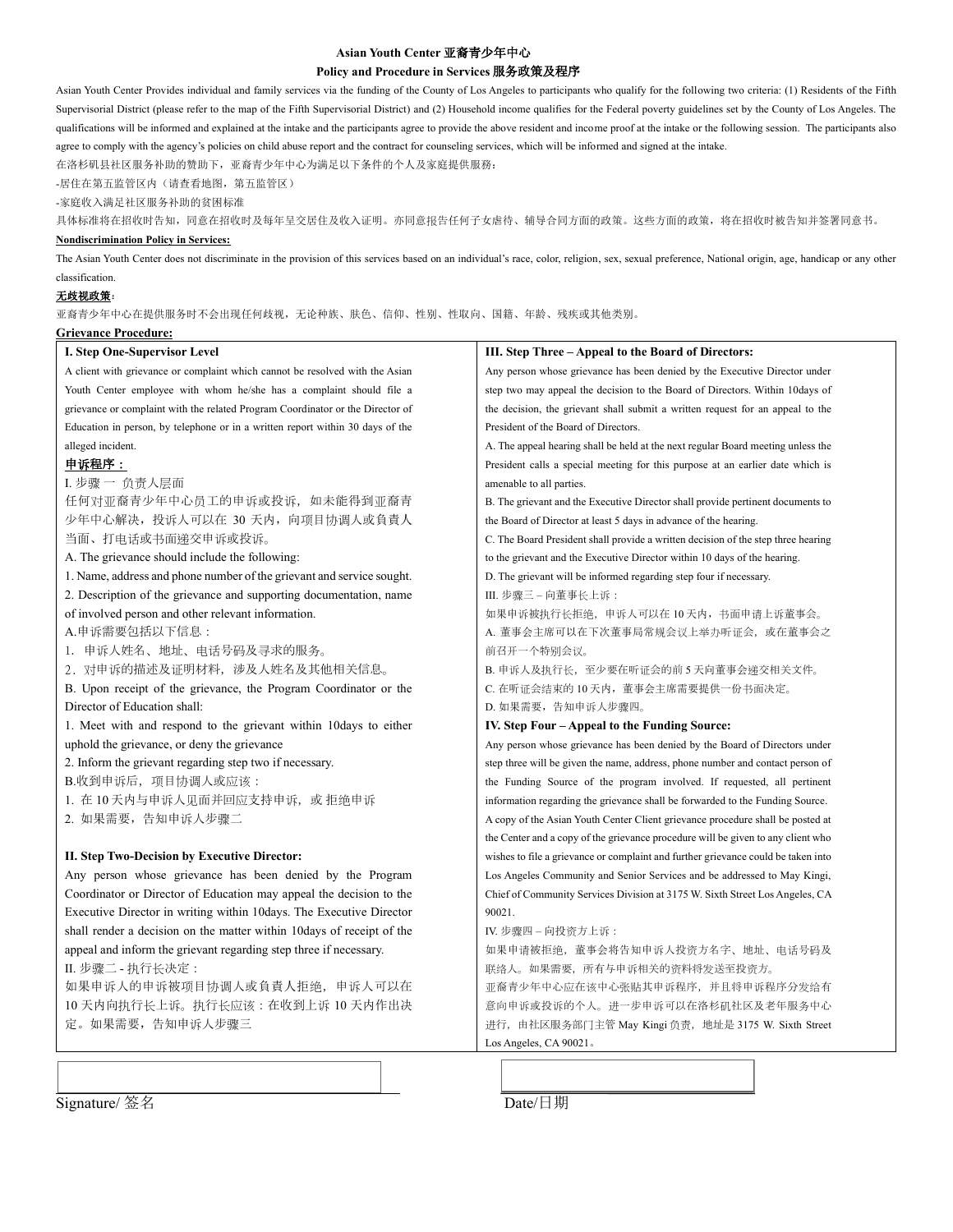## **Student Information** 学生资料**:**

| 1) Last Name 姓」                                                                                                | First Name 名        | <u> a componente de la propia de la propia de la propia de la propia de la propia de la propia de la propia de la</u> |  |  |  |
|----------------------------------------------------------------------------------------------------------------|---------------------|-----------------------------------------------------------------------------------------------------------------------|--|--|--|
| Address 地LADD And The Contract of the Contract of the Contract of the Contract of the Contract of the Contract |                     | _City 城市__________________________Zip Code 邮编___________                                                              |  |  |  |
| Male 男<br>Female 女<br>School 就读学校<br>School 就读学校                                                               |                     |                                                                                                                       |  |  |  |
| No. of Years in U.S.在美国多久<br><u> </u> or Birth Place 或出生地                                                      |                     |                                                                                                                       |  |  |  |
|                                                                                                                |                     |                                                                                                                       |  |  |  |
|                                                                                                                |                     |                                                                                                                       |  |  |  |
| Male 男<br>Female 女<br><u> Birthday 生日<br/>                     </u> School 就读学校<br><u> </u>                    |                     |                                                                                                                       |  |  |  |
|                                                                                                                |                     |                                                                                                                       |  |  |  |
|                                                                                                                |                     |                                                                                                                       |  |  |  |
| 3) Last Name $\frac{1}{2}$ Last Name $\frac{1}{2}$ First Name $\frac{2}{3}$                                    |                     |                                                                                                                       |  |  |  |
|                                                                                                                |                     |                                                                                                                       |  |  |  |
|                                                                                                                |                     |                                                                                                                       |  |  |  |
|                                                                                                                |                     |                                                                                                                       |  |  |  |
| 4) Last Name $\frac{1}{2}$ Last Name $\frac{1}{2}$ First Name $\frac{2}{3}$                                    |                     |                                                                                                                       |  |  |  |
|                                                                                                                |                     |                                                                                                                       |  |  |  |
| No. of Years in U.S.在美国多久<br>or Birth Place 或出生地                                                               |                     |                                                                                                                       |  |  |  |
| Primary Language 母语                                                                                            |                     | Current Grade 在校级别                                                                                                    |  |  |  |
| 5) Last Name 姓<br><b>First Name 名</b>                                                                          |                     |                                                                                                                       |  |  |  |
| Female $\pm$<br>Birthday $\pm \Box$<br>Male $\frac{m}{2}$                                                      |                     | School 就读学校                                                                                                           |  |  |  |
| No. of Years in U.S.在美国多久                                                                                      | or Birth Place 或出生地 |                                                                                                                       |  |  |  |
| Primary Language 母语                                                                                            |                     | Current Grade 在校级别                                                                                                    |  |  |  |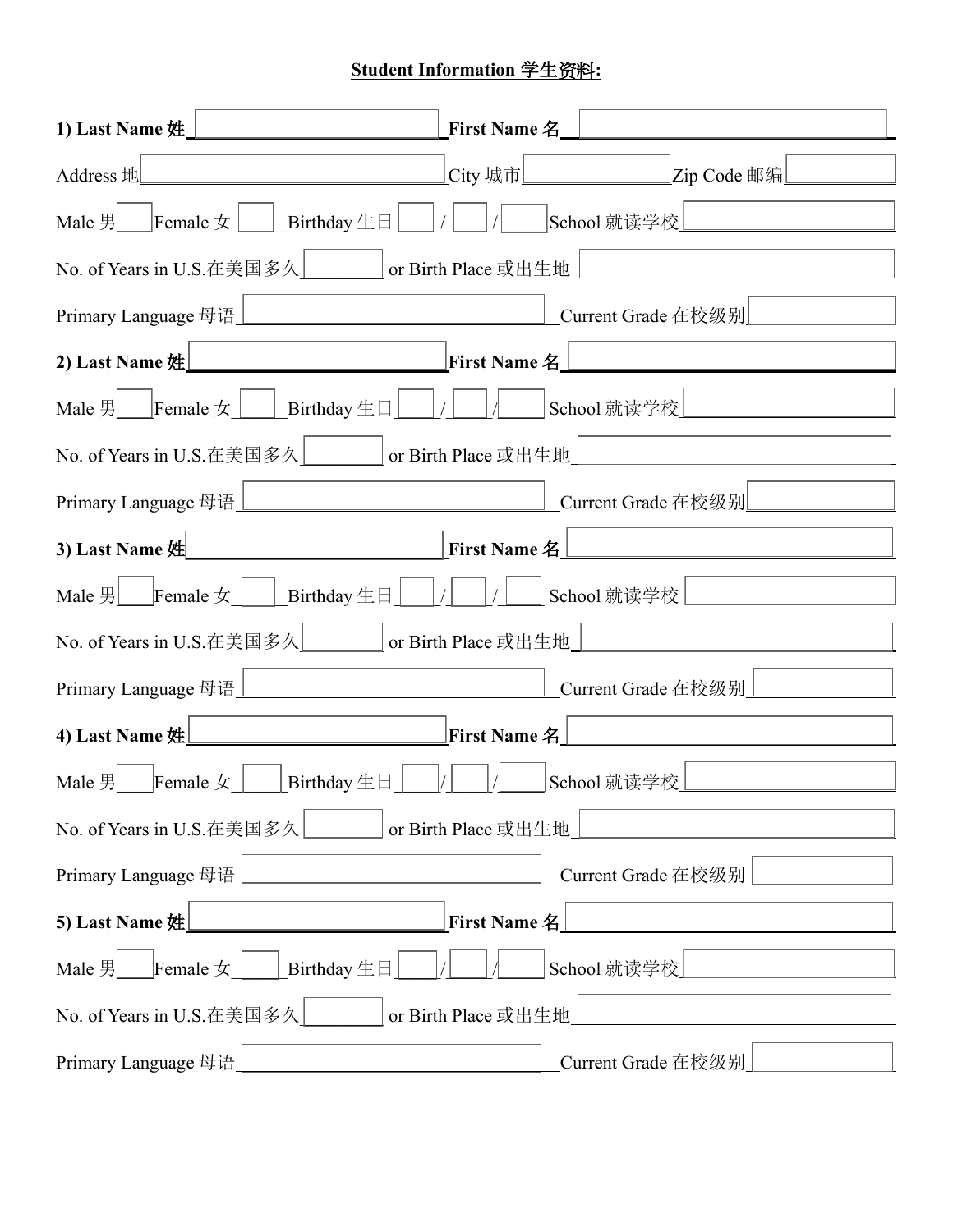## **Parent Information** 父母**/**监护人资料**:**

Parent Information: Please fill out completely and sign where indicated. In a major emergency, it is Asian Youth Center (AYC) policy to retain student's information for their safety. This form will be used by AYC staff when students are released to go home. Please complete electronically or print clearly and return completed form to AYC.

家长信息: 请完整填写此表格并签字。在紧急情况发生时, 安全起见, AYC 需要保留学生信息。 学生被接回家时, AYC 将使用此表格。请以电子方式或正楷填写, 然后呈交至 AYC。

## **Parent or Guardian's Name** 父母亲**/**监护人姓名:

| Cell Phone 手机: $\lfloor$                                               |           |  |  |  |
|------------------------------------------------------------------------|-----------|--|--|--|
| Address 地址:                                                            |           |  |  |  |
| Phone 电话:                                                              |           |  |  |  |
| Email Address 电子邮箱:                                                    |           |  |  |  |
| Parent or Guardian's Name 父母亲/监护人姓名:                                   |           |  |  |  |
| Cell Phone 手机: $\Box$                                                  |           |  |  |  |
| Address 地址:                                                            |           |  |  |  |
| Employer's Name 雇主名称:  <br>Phone 电话:<br><u>—</u> ———————               |           |  |  |  |
| Email Address 电子邮箱:                                                    |           |  |  |  |
| Contact Person in case of Emergency 紧急联络人:                             |           |  |  |  |
| 1) Name 姓名: $\sqrt{\frac{2\pi}{1-\frac{1}{2}} \pi \frac{2\pi}{\pi^2}}$ | Phone 电话: |  |  |  |
| 2) Name 姓名:                                                            | Phone 电话: |  |  |  |

3) Name 姓名: Phone 电话:

## **Medical Consent** 紧急医疗同意书**:**

Should it be necessary for my child(ren) to receive medical treatment while participating in the program, I hereby give the agency and physician permission to use their judgment in providing the appropriate medical treatment for my child(ren). I hereby waive all financial claims against the Asian Youth Center or its employees should there be a financial charge as a result of my child(ren)'s medical treatment.

在参与课程中如本人子女需要医疗处理,本人同意/授权亚裔青少年中心职员及医生运用其判断来提供 适当的医疗处理。本人亦同意任何就医费用与亚裔青少年中心及其职员无关。

| Signature of Parent/Guardian 父母/监护人的签名 | Date/日期 |
|----------------------------------------|---------|

In the event that medical treatment is necessary, please refer my child(ren) to: 如本人子女需要医疗处理,请接洽下列医生:

| Physician's Name 医生姓名: | Phone $\#$<br>电话: |  |
|------------------------|-------------------|--|
| Address 地址:            |                   |  |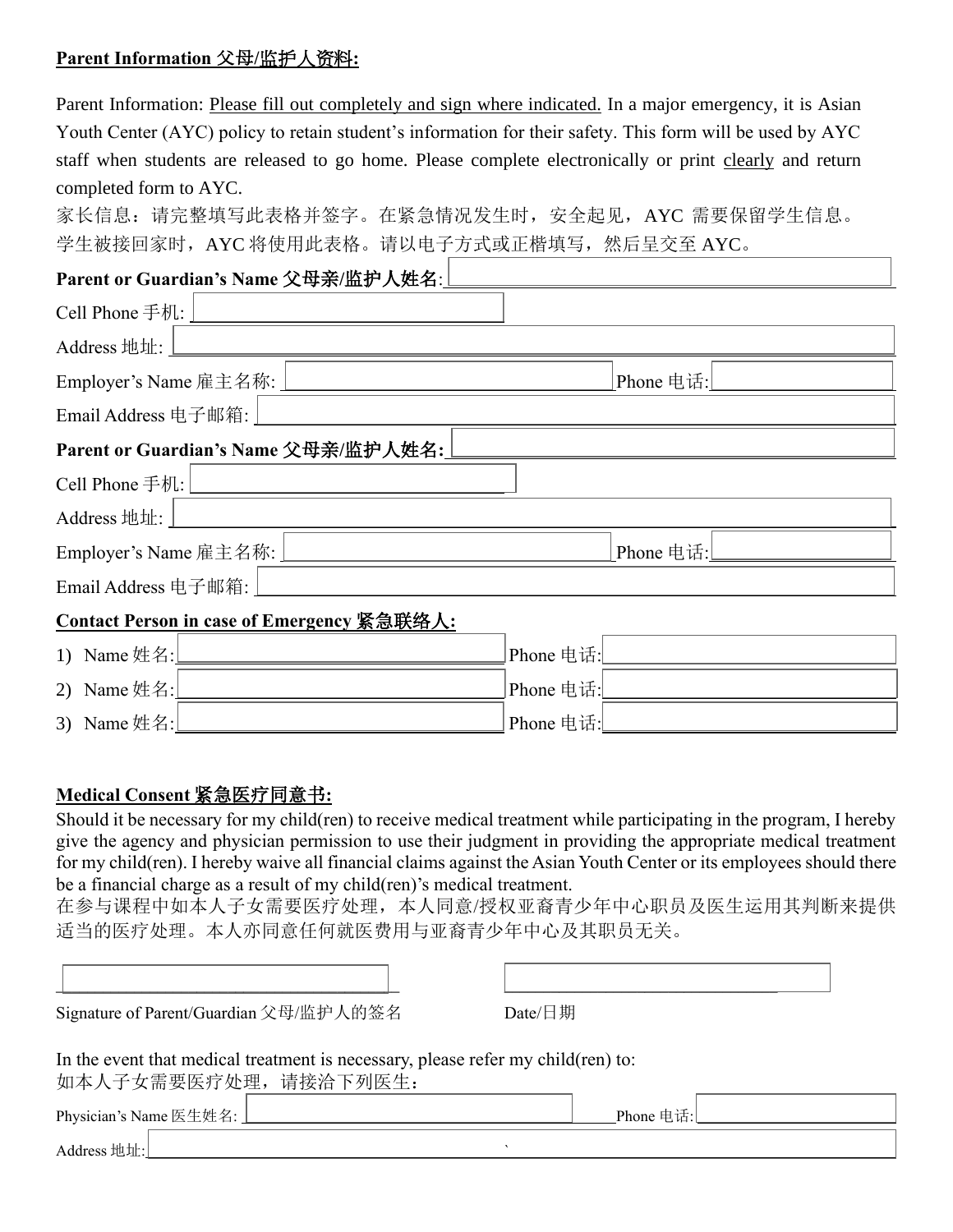**HEALTH ALERTS** –List any medical condition which restricts physical activity or requires special attention. Include conditions such as asthma and allergies such as peanut and bee stings. If none, please indicate "none".

健康提醒 – 列出任何需要限制体育活动或者需要有特别照料的健康状况,包括哮喘或花生及蜜蜂叮蛰所 产生的过敏状况。如果没有就请写"没有/none" 。

\_\_\_\_\_\_\_\_\_\_\_\_\_\_\_\_\_\_\_\_\_\_\_\_\_\_\_\_\_\_\_\_\_\_\_\_\_\_\_\_\_\_\_\_\_\_\_\_\_\_\_\_\_\_\_\_\_\_\_\_\_\_\_\_\_\_\_\_\_\_\_\_\_\_\_\_\_\_\_\_\_\_\_\_\_\_\_\_\_\_

\_\_\_\_\_\_\_\_\_\_\_\_\_\_\_\_\_\_\_\_\_\_\_\_\_\_\_\_\_\_\_\_\_\_\_\_\_\_\_\_\_\_\_\_\_\_\_\_\_\_\_\_\_\_\_\_\_\_\_\_\_\_\_\_\_\_\_\_\_\_\_\_\_\_\_\_\_\_\_\_\_\_\_\_\_\_\_\_\_\_

**Parent Handbook Contract Agreement:** Please sign and date the Parent Handbook Contract Agreement. Thank you for taking the time to read this handbook. I have received a parent handbook. I have read and understand I will be responsible for following its rules. I also understand that the parent handbook clearly states the rights that I have as a parent and the rights that my child has as a student. 家長手冊同意書 請在家長手冊同意書上簽名.感謝您抽出寶貴的時間閱讀此手冊. 我已收到家長的手冊. 我閱讀了 並且知道我有責任及遵守以下的規定. 身為學生的家長, 我也同樣明瞭家長手冊中所明列的權利

 $\Box$  . The contract of the contract of the contract of the contract of the contract of the contract of the contract of the contract of the contract of the contract of the contract of the contract of the contract of the co

 $\Box$  . The contract of the contract of the contract of the contract of the contract of the contract of the contract of the contract of the contract of the contract of the contract of the contract of the contract of the co

 $\Box$  . The contract of the contract of the contract of the contract of the contract of the contract of the contract of the contract of the contract of the contract of the contract of the contract of the contract of the co

Signature of Parent/Guardian 父母/监护人的签名 Date/日期

**Photo Release:** I hereby grant the Asian Youth Center permission to use my child's name, biographical or occupational description, and personal information supplied by me to the Asian Youth Center-portrait, likeness of voice or any or all of them- in recording motion picture film, television production or reproduction, sound track recording film strip, still photograph, or otherwise. I hereby grant to the Asian Youth Center, its clients, successors, assigns and anyone acting under the authority or permission of any of them, the right to make originals where appropriate and to use in advertising and publicity, in any and all publications and other media without limitations or reservation for any lawful purpose; and reproduce in any form or manner and to copyright any of the items referred to in the preceding paragraph.

肖像/照片同意书:本人應允 AYC 可全權運用本人子女之姓名,傳記何職業描述及由本人提供給 AYC 之個人資料包 括肖像,聲音記錄等,此外亦包括一切綠像,電影膠卷,電視制作或復制,聲跡錄音帶,照片等. 本人亦應允 AYC,及中心 所授權或允許之人員或機構對前段所述之所有項目持有版權以及可合法地無限量用來復制,做廣告,再刊物或傳媒 宣傳.

Signature of Parent/Guardian 父母/监护人的签名 Date/日期

**Late Pick-up Fee:** Parents will be charged a \$1 per minute fee for every minute past 6:00pm they are late picking up their child. Late pick-up fees must to be paid no later than two days after the late pick-up. If left unpaid the child will not be allowed to continue with

programming. (\*\*summer time 5:30 pm)

迟接学生费:6 点之后,如果家长未来接学生,每迟到 1 分钟,要交\$1 迟到费。迟到的两天内,家长需要交齐迟 到费,如果两天后还没有交,学生将不允许参加课程。(\*\*暑假时间 5:30 pm)

Signature of Parent/Guardian 父母/监护人的签名 Date/日期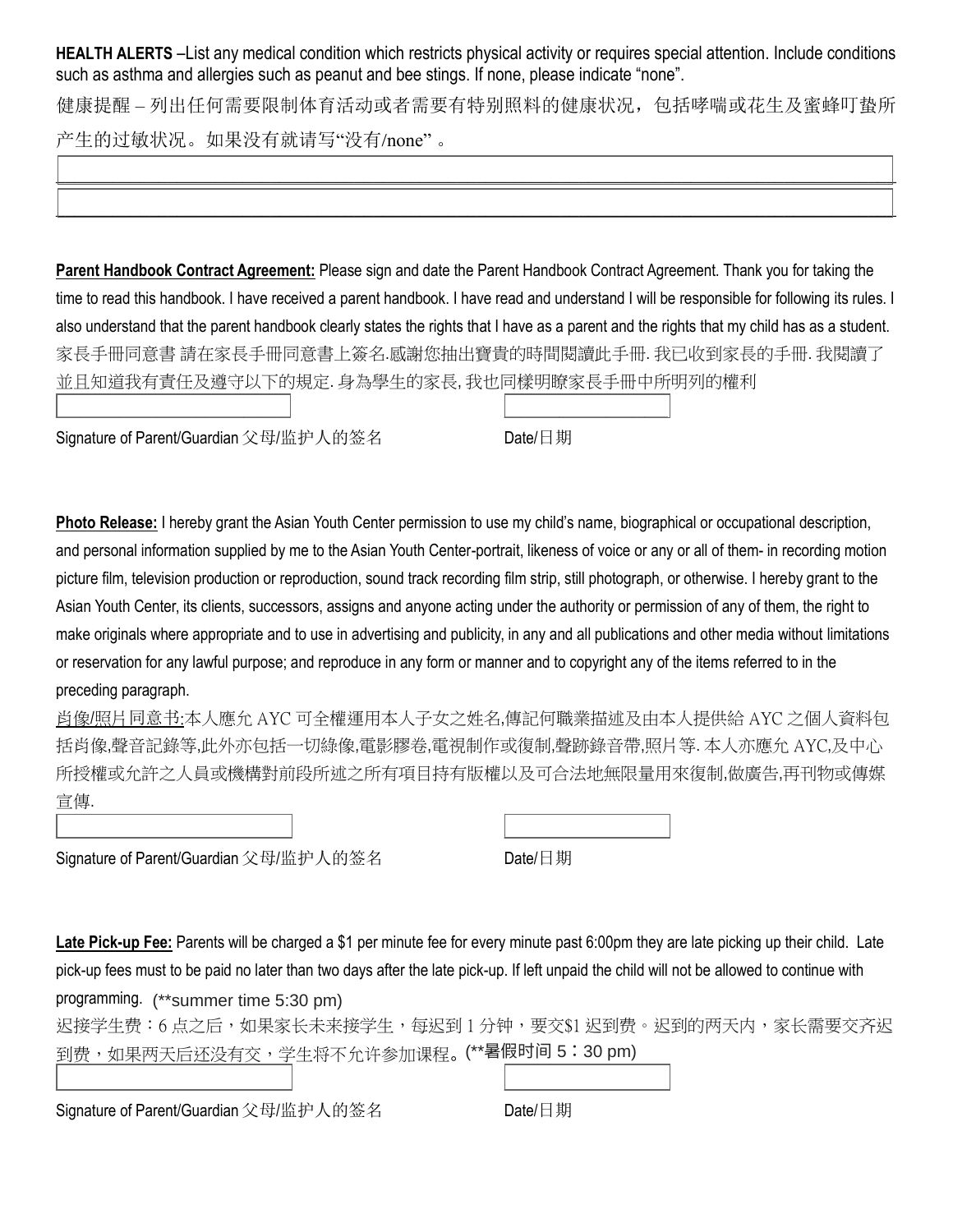**Uncollected Children:** If a parent or caregiver does not arrive within 15 minutes after the end of a given session and no collection advice has been telephoned and communicated to AYC, the manager or person in charge will telephone all emergency contacts for that child until a suitable person is found and arrangements are made for collection. The parents/caregivers will be offered, within reason (City of San Gabriel) and at an additional cost of \$15, the opportunity for the child to be transported to a preferred address if a parent/caregiver is unable to get to the setting within a reasonable amount of time (no more than 1 hour). If it is impossible to contact anyone regarding the safe collection of the child, the emergency services and Children's Protective Services will be contacted. The manager or person in charge will remain with the child until such time as they are settled into the care of the local authority. 未接学生: 如果家长或看护人未在课程结束后 15 分钟内到达,且未电话通知 AYC 和提供接学生建议,经理或负 责人将致电该学生的所有紧急联系人,直到找到合适的人并安排接学生。如果父母/看护人无法在合理的时间 (不超过 1 小时)内到达该学校,AYC 提供在合理范围内运送服务(圣盖博市)并向父母/监护人额外收取 20 美 元的费用,将学生送到指定地址。如果无法联系任何人接学生的安全考量下,将联系紧急服务和儿童保护服务。 经理或负责人将留在孩子身边,直到他们被安置到地方当局的照顾之下。

**Local police number (626) 308-2828 or 911 in an emergency.**当地警察电话号码 **(626) 308-2828** 或 紧急电话号码 **911. LA County Child Protective Services 1-800-540-4000** 洛杉矶儿童保护服务电话号码 **1-800-540-4000.** I have read and understand I will be responsible for following the above policies regarding child pick up and collection. 我已阅读并理解我将负责有关接学生 上述的政策

 $\Box$  . The contract of the contract of the contract of the contract of the contract of the contract of the contract of the contract of the contract of the contract of the contract of the contract of the contract of the co

Signature of Parent/Guardian 父母/监护人的签名 Date/日期